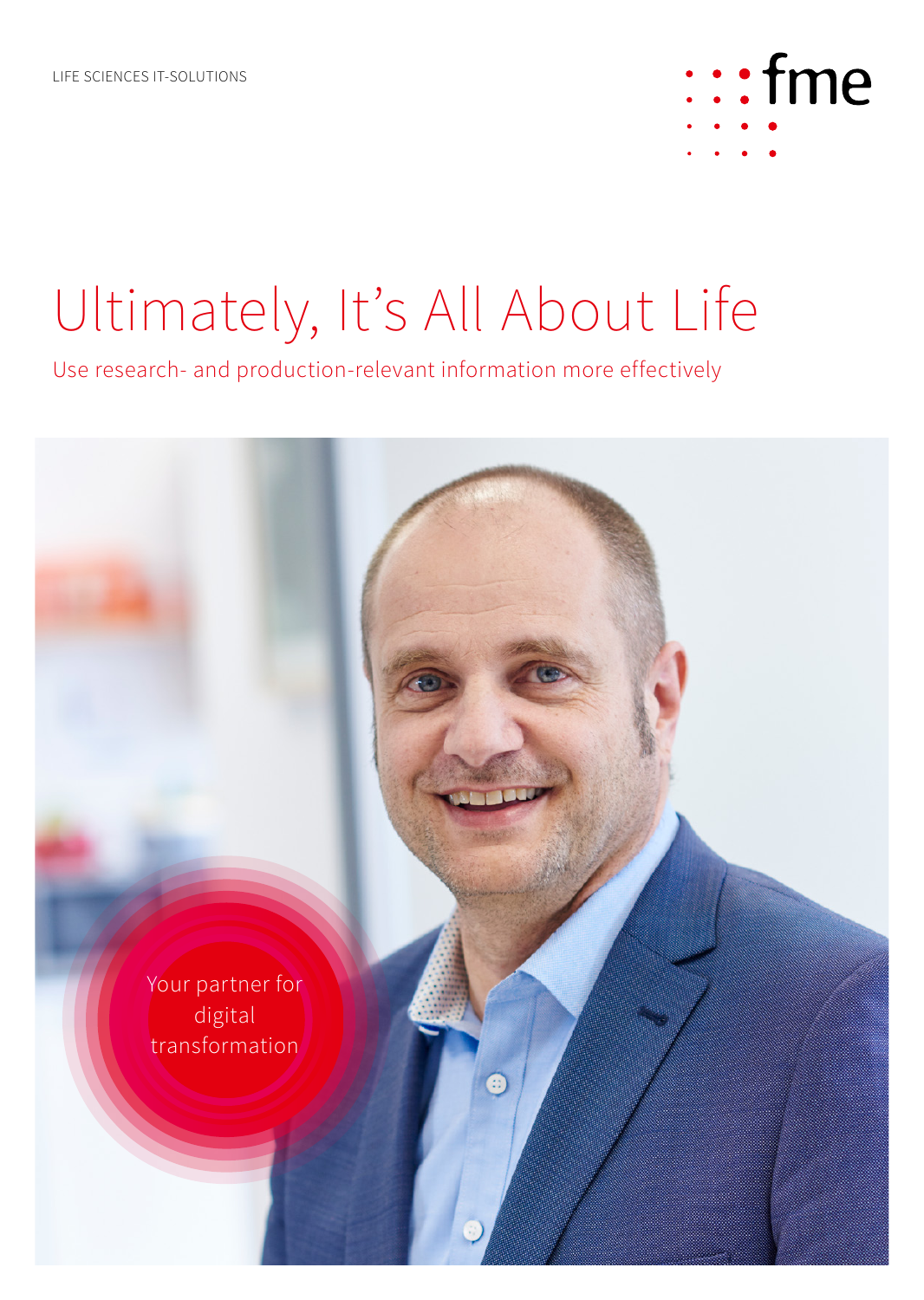# Take Advantage Of Our Software Solutions Specially Tailored To The Life Sciences Industry

Are you battling rising development costs, increased pressure from inexpensive competitors' products, and stricter health policy conditions? Then take advantage of the opportunities we offer to increase your competitiveness! We support you all over the world with consulting and software solutions specially tailored to the life sciences industry, for use in document management, big data, cloud computing, and business intelligence. Our solutions help you streamline your processes and manage the knowledge within your company in an intelligent, electronic way – thereby freeing up more valuable time for research and investment resources by letting you handle your data more effectively. Work together with us to lay the groundwork for truly digital processes.

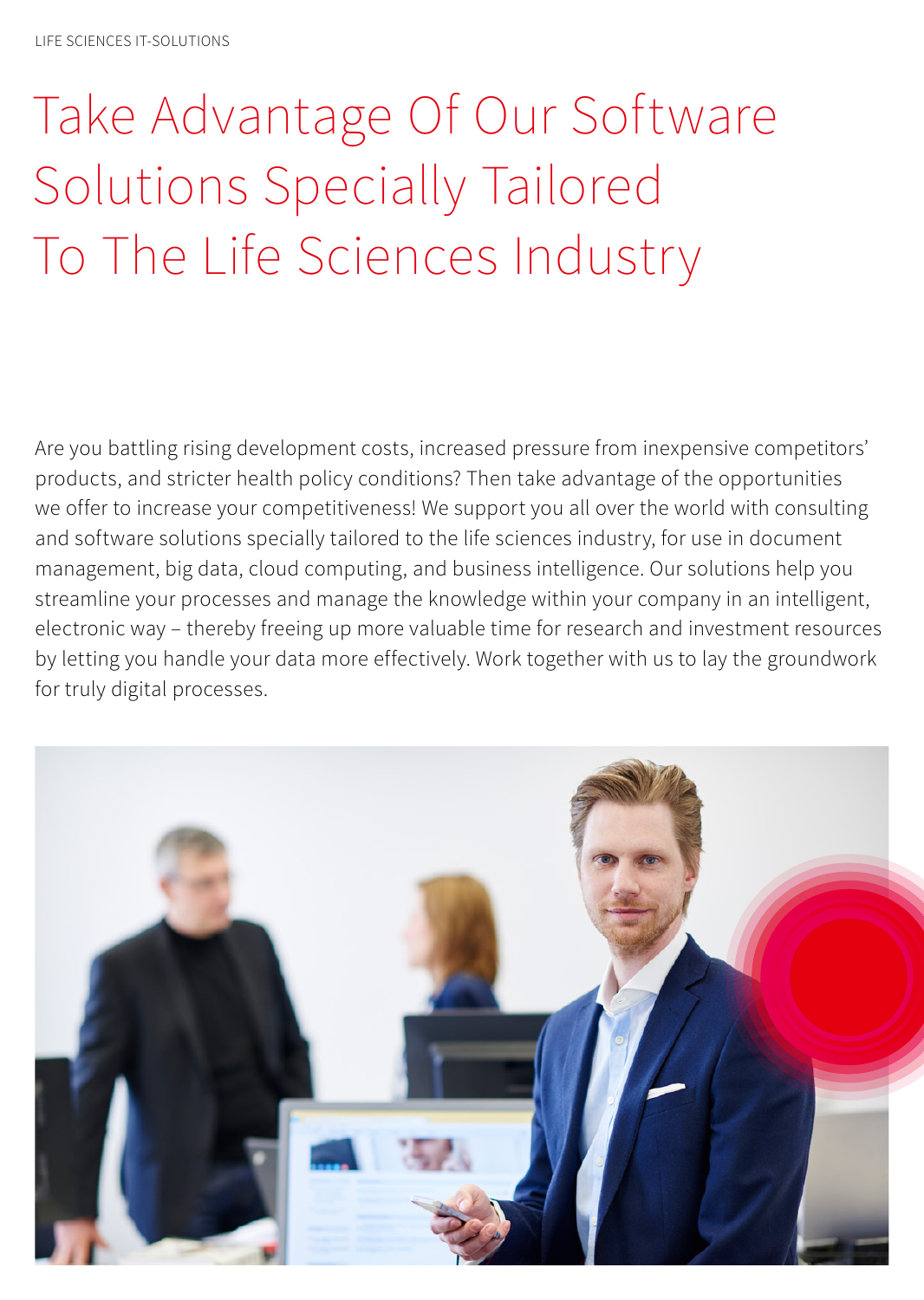## »fme made our processes significantly more transparent and effective – and we were able to benefit from concrete advantages in terms of time and costs.«

*Monika Gartner, Process and Project Team Leader in the Supply Chain division, Biologische Heilmittel Heel GmbH*

## Act On Good Advice – For Research, Sales, And More

Our services include information technology solutions for all your core and supporting processes. Our consulting and implementation services focus on document management and collaboration solutions. You benefit from our relevant expertise in the life sciences industry as well as in popular, industry-specific technologies – these range from platforms such as OpenText Documentum and Microsoft SharePoint, to special applications such as FirstDoc (from CSC) and the D2-based OpenText Documentum for Life Sciences modules, through to Pivotal's cloud and big data platforms.

## Professional Solutions For All Life Sciences Processes

Let us assist and support you along your entire value chain – or target the places where there's a need for optimization. If you're interested in individual solutions from our portfolio, feel free to contact us directly at: We'll find a solution for your personal challenge.

#### **Research and development**

We help you introduce systems that support trial master management electronically and optimize your submission management & tracking. Furthermore, we help you with regulatory activity analysis & reporting as well as with introducing cutting-edge cloud & big data solutions, such as ones for clinical trail portals or R&D data lakes.

#### **Licensing and production**

We implement and configure your industry-specific DMS systems, which bring you benefits such as the ability to manage complex licensing dossiers – for example, by defining minimum qualifications for processing and ensuring document accuracy. Of course, our DMS solutions also take the extremely demanding inspection processes specific to the life sciences industry into account. Moreover, we also support you with big data solutions to continually improve your production quality.

#### **Sales and marketing**

We use business intelligence technologies to help you optimize your company's processes. This brings you numerous benefits – for example, it allows you to use ad-hoc analyses to set up efficient collaboration and interaction between marketing and sales.

#### **Compliance**

We enable you to uphold compliance standards in a simple, comprehensive way that is proven to keep taking all relevant laws and guidelines into account over the long term.

#### **IT, finance, purchasing, and personnel**

We reduce your IT costs through sustainable systems and consolidate and migrate your IT systems with the support of our migration-center, the leading content migration product on the global market. We provide 24/7 global support and maintenance for your ECM and collaboration environments on the basis of service level agreements.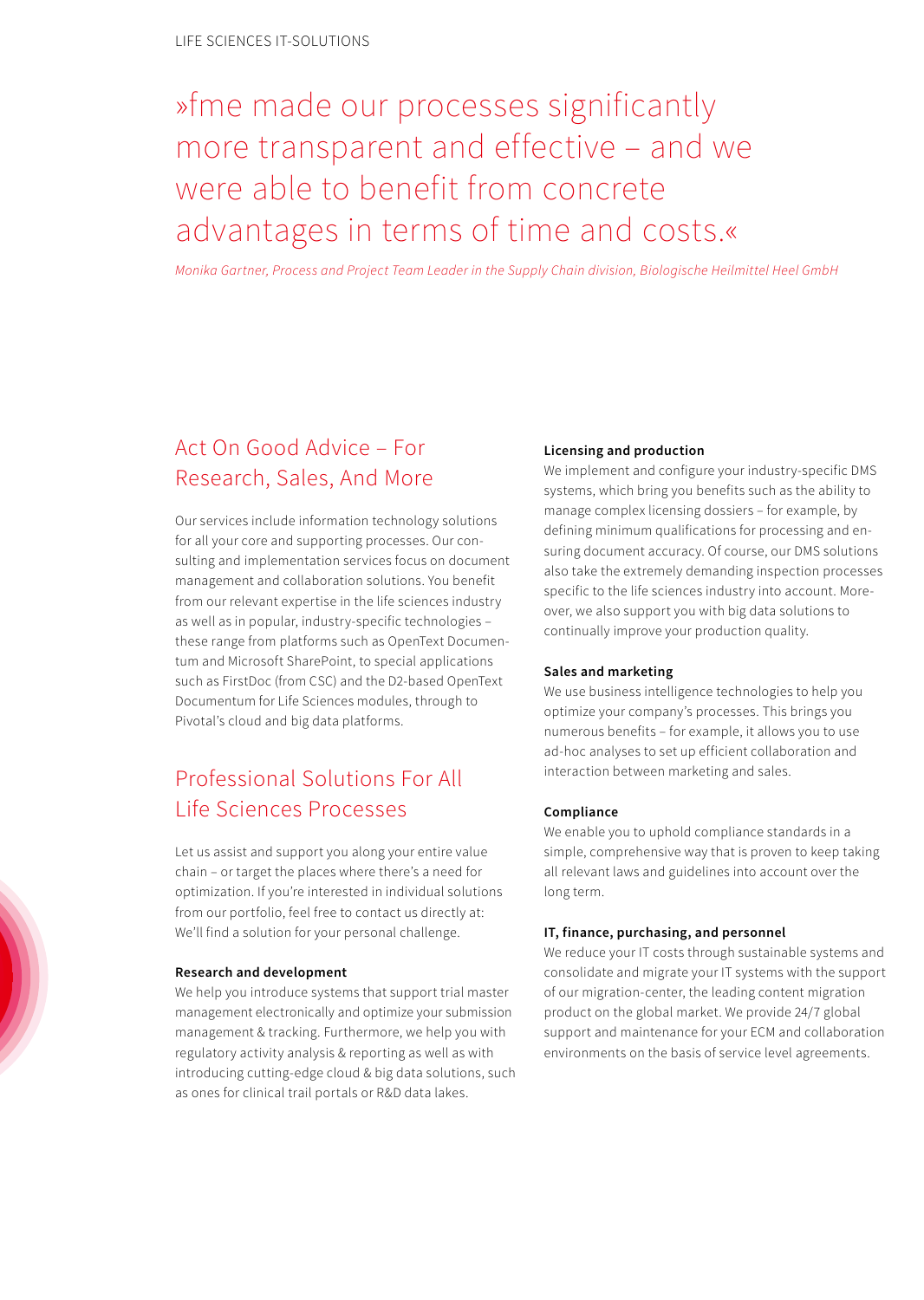

## You Benefit From Our Values

Take advantage of our 15+ years of experience in IT projects in the life sciences industry as well as virtually all sectors and company areas.

#### **We're focused**

We specialize in ECM projects that optimize the document workflow within companies as well as between companies and external partners, suppliers, and public authorities.

#### **We're motivated**

Our consultants live and breathe e-collaboration, exchange ideas intensively, and use ECM themselves to share experiences, tools, and skills.

#### **We're efficient**

We've developed an efficient procedural method that provides support for your IT processes upon request, from the first strategy workshop right through to the rollout. All of our consultants use proven tools and possess a great deal of project expertise.

#### **We're experts in various fields**

Our industry expertise, particularly in the life sciences sector, is extensive. We possess special expertise in migration projects that use OpenText Documentum for Life Sciences solutions and CSC FirstDoc as target applications.

#### **We're international**

Maintaining teams based in Germany, the U.S. and Romania allows us to also implement global projects and ensure operation and 24/7 support for these projects in a particularly cost-efficient way.

#### **We ensure quality**

Our ECM systems are guaranteed to be GMP-compliant. At the same time, we have a quality partner to ensure the quality of each project during the implementation phase.

### Top-Notch Guarantors For An Excellent Cost-Benefit Ratio

There's no doubt about it: Introducing new IT solutions always requires a great deal of initial effort. But this effort pays for itself – and quickly. Our clients from the life sciences industry, as well as from many other industries, agree – from Audi, BMW, and Volkswagen, to Lufthansa Germany, Deutsche Telekom, through to JPMorgan Chase, and RWE, we take on an average of 50 projects each year.

#### **Clients in the life sciences industry**

3M HealthCare, Bayer AG, Bayer Healthcare AG, Biologische Heilmittel Heel GmbH, Boehringer Ingelheim Pharma GmbH & Co. KG, Canadian Blood Services, CSL Behring GmbH, Daiichi Sankyo Deutschland GmbH, Daiichi Sankyo Europe GmbH, Dr. R. Pfleger GmbH, Fresenius SE & Co. KGaA, Grünenthal GmbH, MAQUET GmbH, MedImmune Ltd., Medtronic Inc., Merck KGaA, Merck & Co., Inc., Ratiopharm GmbH, Roche Diagnostics GmbH, Sanofi-Aventis Deutschland GmbH

#### **Partners in the life sciences industry**

Adlib, AWS, CSC, Jedox, OpenText Documentum, Qlik, SharePoint, Pivotal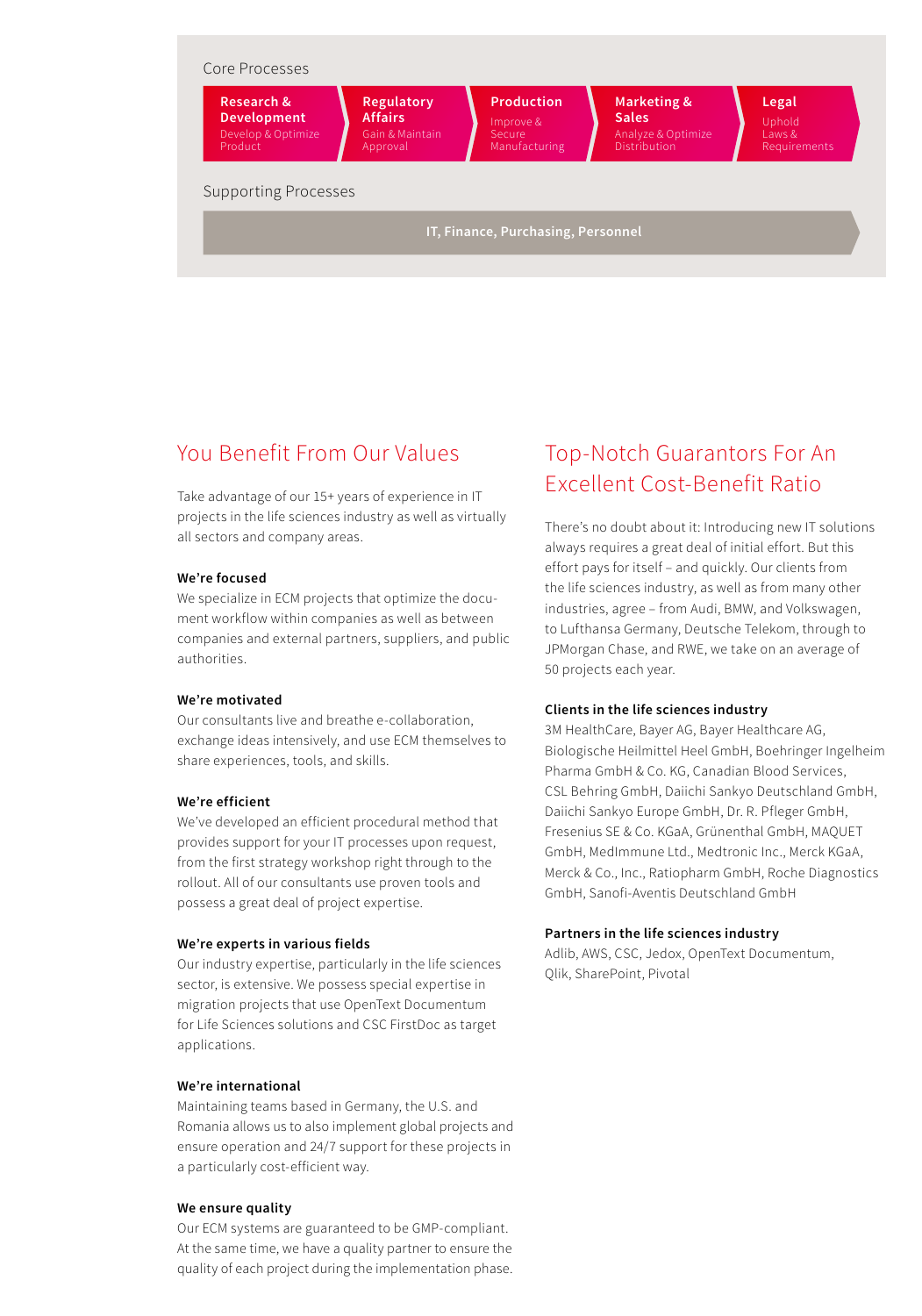»The Delta Migration Concept was perfect for us, and migration-center was definitely the right product. It let us migrate all of our documents without any errors in an auditable way and thereby uphold approval authorities' requirements.« *Paul Yuhasz, Project Manager, Boehringer Ingelheim*

### Proven Solution Expertise

We provide proven, recognized solutions for the following challenges faced by the life sciences industry:

- Document management such as electronic trial master file management, submission management & tracking, SOP Management or DMS-based solutions in non-validated environments
- Regulatory activity analysis and reporting
- Consolidating IT systems
- Business intelligence solutions
- Big data and cloud computing
- Planning, designing, executing, and validating migration projects
- Global service level agreements for supporting ECM and collaboration environments



*Frank D'Entrone, fme US, LLC*

We are happy to provide personalized information and reference material on the individual solutions – please contact:

Frank D'Entrone | T +1 475 3292398 | f.dentrone@fme-us.com or Larissa Elsinger | T +49 6190 888180 | l.elsinger@fme.de

## Your Partner For Digital Transformation

Digitization enables new ways of dealing with existing businesses and creates totally new business models. We help you with our comprehensive expertise to master the digital and cultural shift within your company, in order to make sure that you remain competitive and ready to tap into future markets. Become one of the first companies to undergo a digital transformation and benefit from digitization to its full extent!

Our introductory Digital Transformation workshop teaches you how you can use existing and new technologies to optimize or challenge your business models, thereby taking you further on the path towards digital transformation.

Our communication services help you:

- Plan and analyze changes in your company
- Develop more efficient communication strategies
- Motivate your employees in the long term
- Implement changes at all phases methodically and precisely

**For more information on this important, forward-thinking topic, go to** 

**www.en.fme.de/lan/digital-transformation**